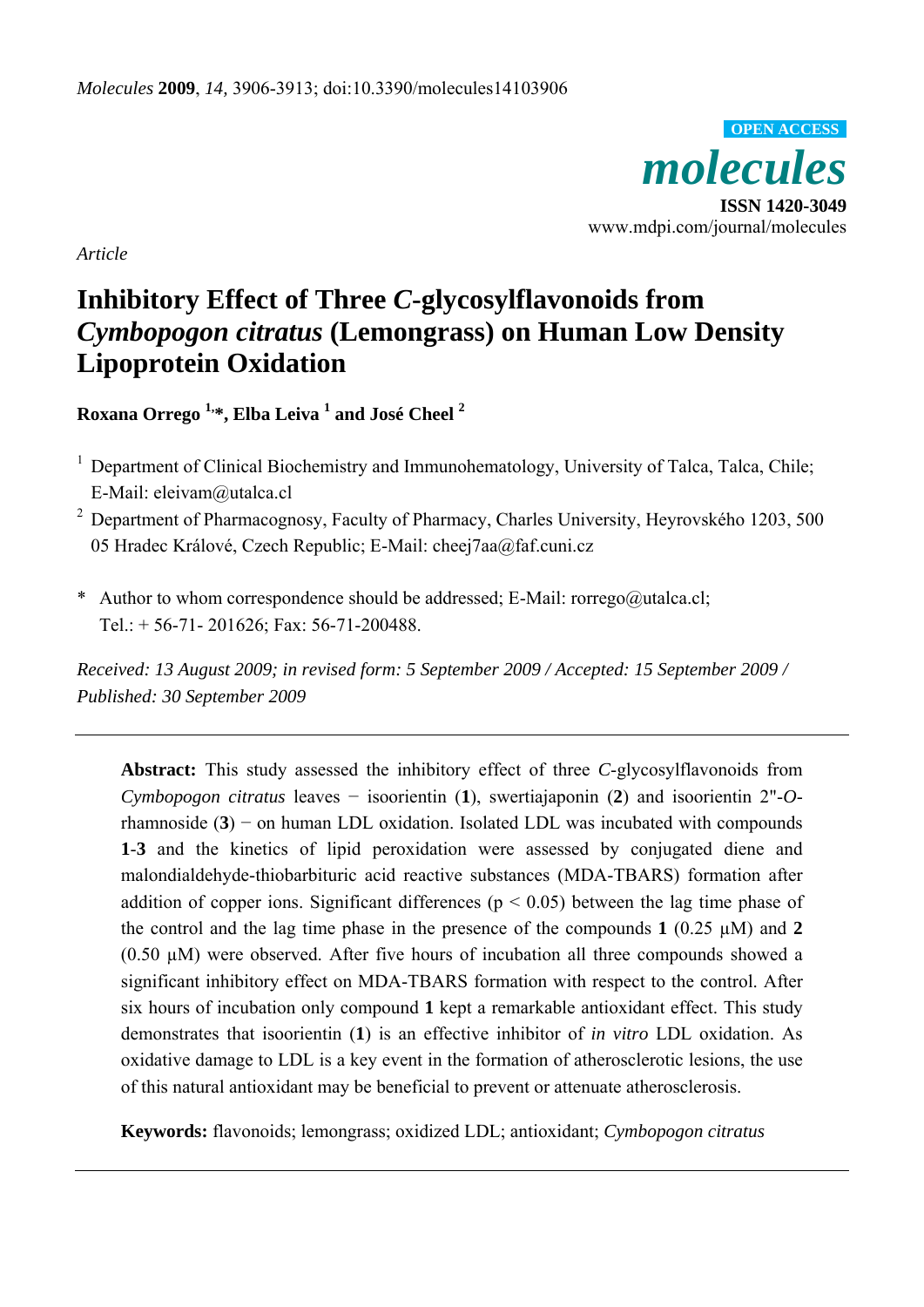#### **Introduction**

Oxidative damage to biological structures by free radicals has been implicated in a variety of human diseases [1]. Evidence from both *in vitro* and *in vivo* studies suggest that oxidation of low density lipoprotein (LDL), the major cholesterol-carrier in human plasma, contributes critically to human atherosclerosis [2,3], a disorder considered to be the major cause of morbidity and mortality from cardiovascular disease [4]. It is postulated that genesis of atherosclerosis would be intimately connected to the oxidation of plasmatic lipoproteins and the outbreak of several phenomena that involve the participation of different cellular structures and compartments of blood vessels, extracellular matrix and circulating monocytes. In relation to the oxidation of plasmatic lipoproteins leading to changes in their chemical structure, one of the most affected is LDL [5]. During this process, the polyunsaturated fatty acids that make up these particles are oxidized producing lipidic hydroperoxides [6]. According to an earlier report, the progression of these injuries could be slowed using antioxidants such as probucol, vitamin E and butylhydroxytoluene (BHT) [7]. Some investigations suggest that the LDL oxidation starts after the depletion of the endogenous lipophilic antioxidants such as α-tocopherol, β-carotene and ubiquinol [8,9]. Therefore, additional sources of natural antioxidants would be required.

Flavonoids, which are found abundantly in edible plants, may play a critical role in the prevention of cardiovascular disease by decreasing oxidative damage to LDL [9]. In a recent report from the World Health Organization, the intake of flavonoids was associated with a decreased risk of cardiovascular disease [10]. Among these natural products, *C*-glycosylflavonoids are of particular interest because of their limited occurrence in plants and their potent antioxidant activity [11,12]. Recently, we reported the isolation of five *C*-glycosylflavonoids (orientin, isoorientin, isoscoparin, swertiajaponin and isoorientin 2"-*O*-rhamnoside) from *C. citratus* leaves*.* This plant is widely employed in the traditional medicine of tropical and subtropical countries and it is also commonly used as an aromatic and pleasant-tasting herbal tea [11]. Its isolated compounds were shown to substantially inhibit the lipoperoxidation in membranes of erythrocytes; however, their ability to protect human LDL from oxidative attack has still not been described. For this reason, the present study was undertaken to ascertain the inhibiting effect of isoorientin, swertiajaponin and isoorientin 2"-*O*rhamnoside on human LDL oxidation.

## **Results and Discussion**

The formation of conjugated dienes from the LDL lipid fraction provides information about its susceptibility to oxidation, a process that happens permanently in live organisms and is called lipid peroxidation. The prolongation of the lag time phase means an increase of LDL resistance to lipid peroxidation. Isoorientin (**1**), swertiajaponin (**2**) and isoorientin 2"-*O*-rhamnoside (**3**) were evaluated for their capacity to prolong the lag time phase of LDL during oxidation. Significant differences between the lag time phase of a control sample and the lag time phase in the presence of compounds **1** and **2** were found (Figure 1). The inhibitory effect of the flavonoids and ascorbic acid (AA) on the formation of conjugated dienes varied greatly (25-100%,  $p < 0.05$ ), as observed in Table 1. The highest effect (100%) was exhibited by compound **1** at 0.25 µM, followed by compound **2** (42.7%) at 0.50 µM, whereas compound **3** displayed no significant effect at 0.50 μM. AA showed a weak effect (25%).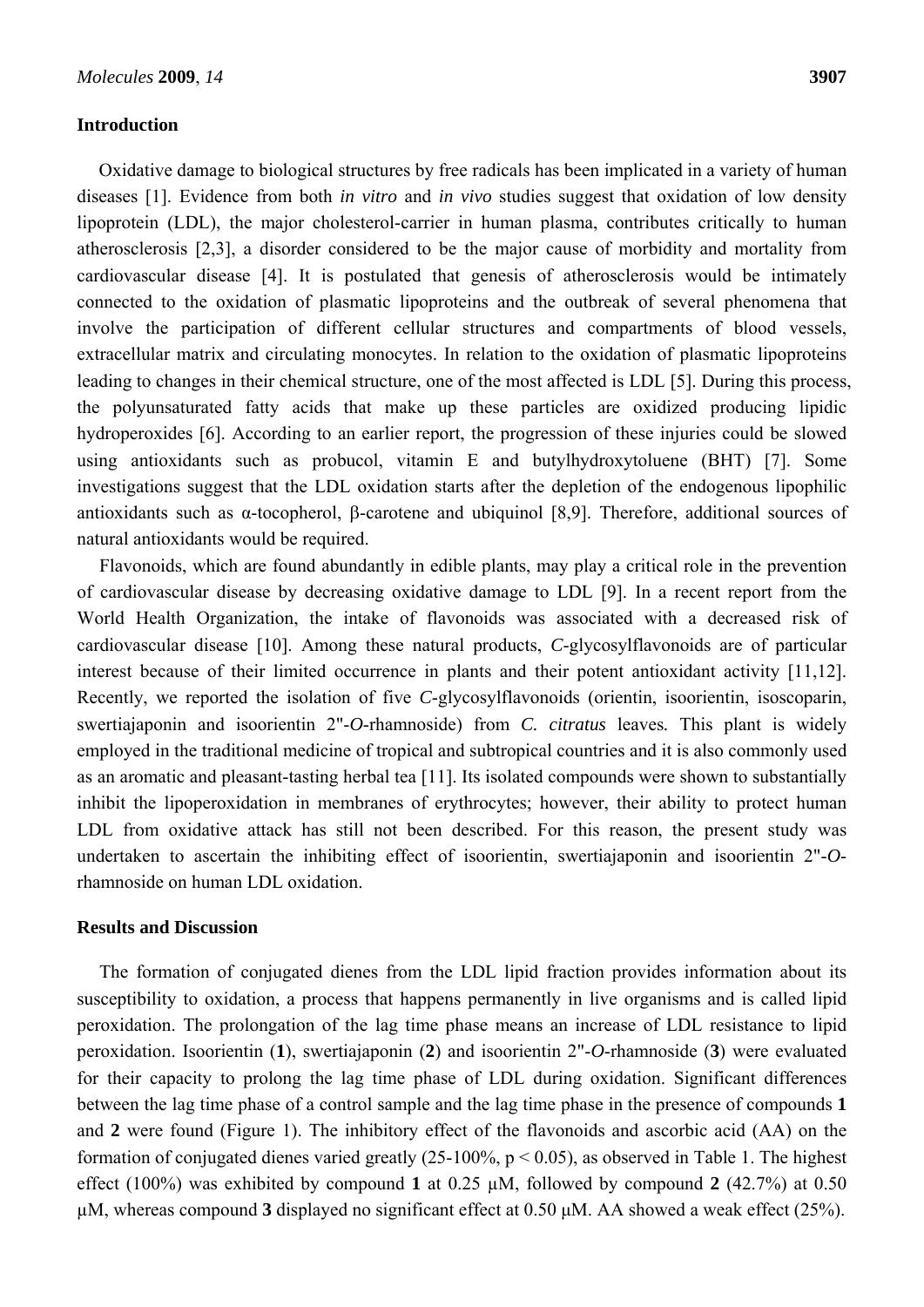

The LDL oxidation was also determined by measuring the amount of MDA as thiobarbituric acid reactive substances (TBARS). After five hours of incubation with flavonoids, there was a significant decrease in the MDA-TBARS formation (Figure 2). Compound **1** showed the highest inhibiting effect (89%) on MDA-TBARS formation, followed by compounds **2** (73%) and **3** (28%). Ascorbic acid (AA) showed a weak inhibiting effect (25%). After six hours of incubation only compound **1** retained a significant inhibiting effect (65.7%), as observed in Table 1.

**Table 1.** Inhibitory effect (%) of isoorientin (**1**), swertiajaponin (**2**) and isoorientin 2"-*O*rhamnoside (**3**) on TBARS and conjugated diene formation during copper-mediated LDL oxidation.

| <b>Sample</b>      | % Inhibition<br><b>TBARS</b><br>(5h) | % Inhibition<br><b>TBARS</b><br>(6h) | % Inhibition<br><b>Conjugated dienes</b><br>(6h) |
|--------------------|--------------------------------------|--------------------------------------|--------------------------------------------------|
| Control            | 0 <sub>0</sub>                       | 0 <sub>0</sub>                       | 0 <sub>0</sub>                                   |
| $(1)$ 0.25 $\mu$ M | $88.9^a \pm 5.7$                     | $65.7^{\circ} \pm 8.9$               | $99.6^a \pm 19.3$                                |
| $(2)$ 0.5 $\mu$ M  | $72.6^a \pm 2.9$                     | $10.8 \pm 8.5$                       | $43.2^{\text{a}} \pm 34.1$                       |
| $(3)$ 0.5 $\mu$ M  | $28.1^a \pm 20.0$                    | $8.2 \pm 5.9$                        | $-3.6 \pm 15.0$                                  |
| $(AA)$ 0.5 $\mu$ M | $25.1^a \pm 18.3$                    | $12.0 \pm 10.6$                      | $25.0 \pm 28.0$                                  |

Data on inhibition of TBARS and conjugated dienes formation are expressed as mean  $\pm$  SD (n = 6) and median  $\pm$  IR (n = 4), respectively. AA: Ascorbic acid. Superscript (a) indicates significant differences compared to control at  $(p < 0.05)$ .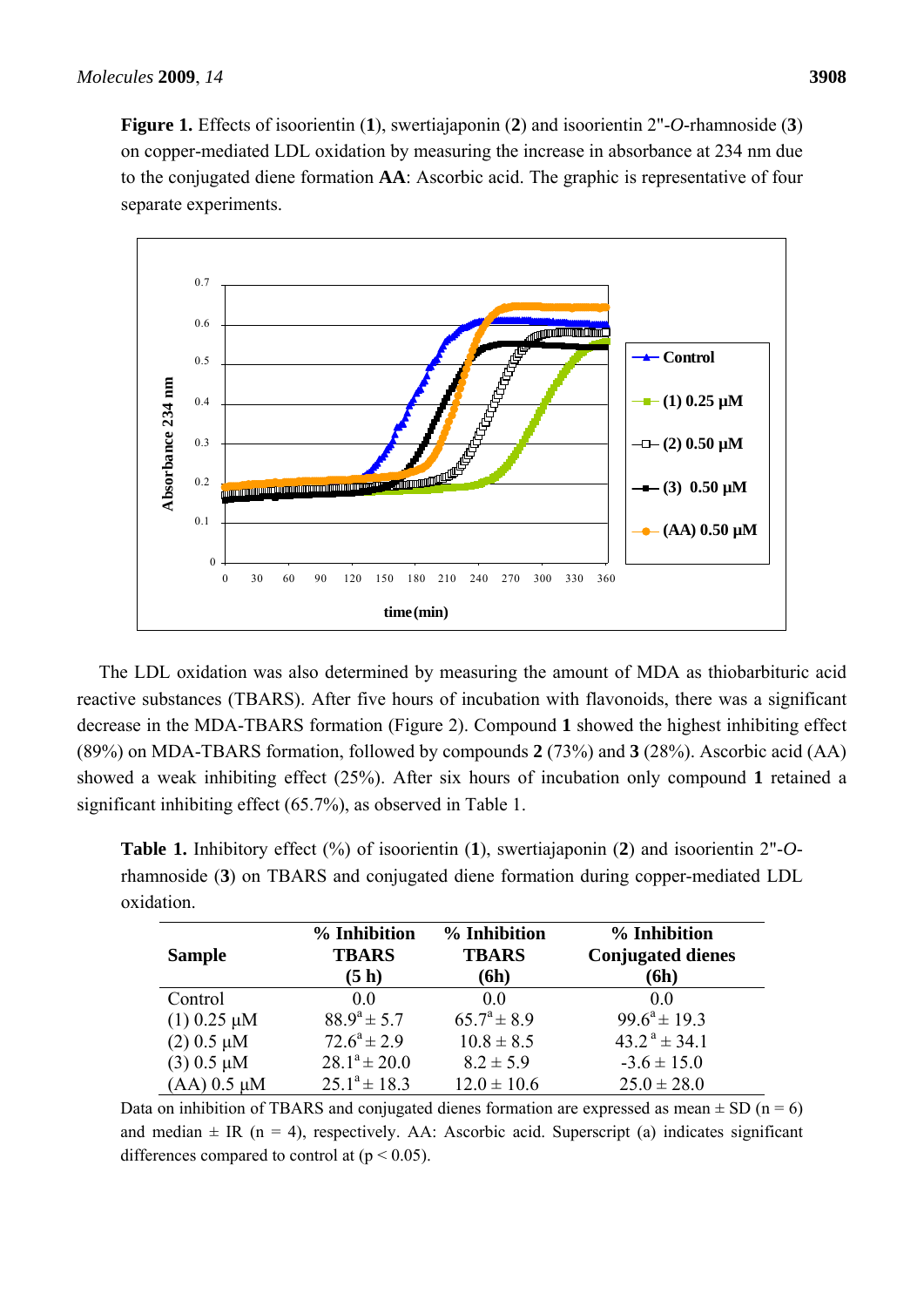**Figure 2.** Effects of isoorientin (**1**), swertiajaponin (**2**) and isoorientin 2"-*O*-rhamnoside (**3**) on MDA formation (nmol of MDA-TBARS/LDL protein) during copper-induced LDL oxidation. **AA**: Ascorbic acid. The graphic is representative of six separate experiments.



Although many elements are involved in the atherosclerosis process, the oxidative modification hypothesis has been the central focus of innumerable studies. This theory claims that the oxidative modification of LDL and other lipoproteins is a central and almost obligatory element in the development of atherosclerosis. This theory also implies that other molecules, the antioxidants, are can avoid the occurrence of oxidative modifications of LDL and therefore are effective in the suppression of atherosclerosis [13,14]. In the present investigation, the antioxidant effects of compounds **1**, **2** and **3** against copper ions-induced LDL oxidation are shown for the first time. It is known that many flavonoids can chelate copper or ferrous ions and part of their antioxidative effect on LDL may be attributed to this chelating property [15]. Other flavonoids have exhibited their inhibiting effect on LDL oxidation by protecting LDL associated carotenoids [8].

The present study reveals that the antioxidant activities of compounds **1**, **2** and **3** on LDL oxidation appear to reside predominantly in the hydroxyl groups at position 7 on the A ring and at positions 3', 4' on the B ring (Figure 3), which is consistent with a previous report [9]. Compound **1**, the best antioxidant, has the sugar attached at C-6, while methoxylation at C-7 in compound **2** or an additional sugar (rhamnose) at C-6 in compound **3** reduced the antioxidant effect. Compounds **1** and **3** have an equal number of OH groups but the difference is in their glycoside substituent. The monoglycosylated flavonoids **1** and **2** were shown to be more active against LDL oxidation than the diglycosylated flavonoid **3**. In a prior study [12], a glycosylated derivative of isoorientin inhibited TBARS formation during copper-mediated LDL oxidation with  $IC_{50}$  value of 5.6  $\mu$ M. In the current study, isoorientin inhibited the TBARS formation with  $IC_{50}$  value below 0.25  $\mu$ M (Table 1). It may be hypothesized that compounds with less hydrophilic character are more available to the lipid structure of LDL and thus protecting the lipids from oxidation.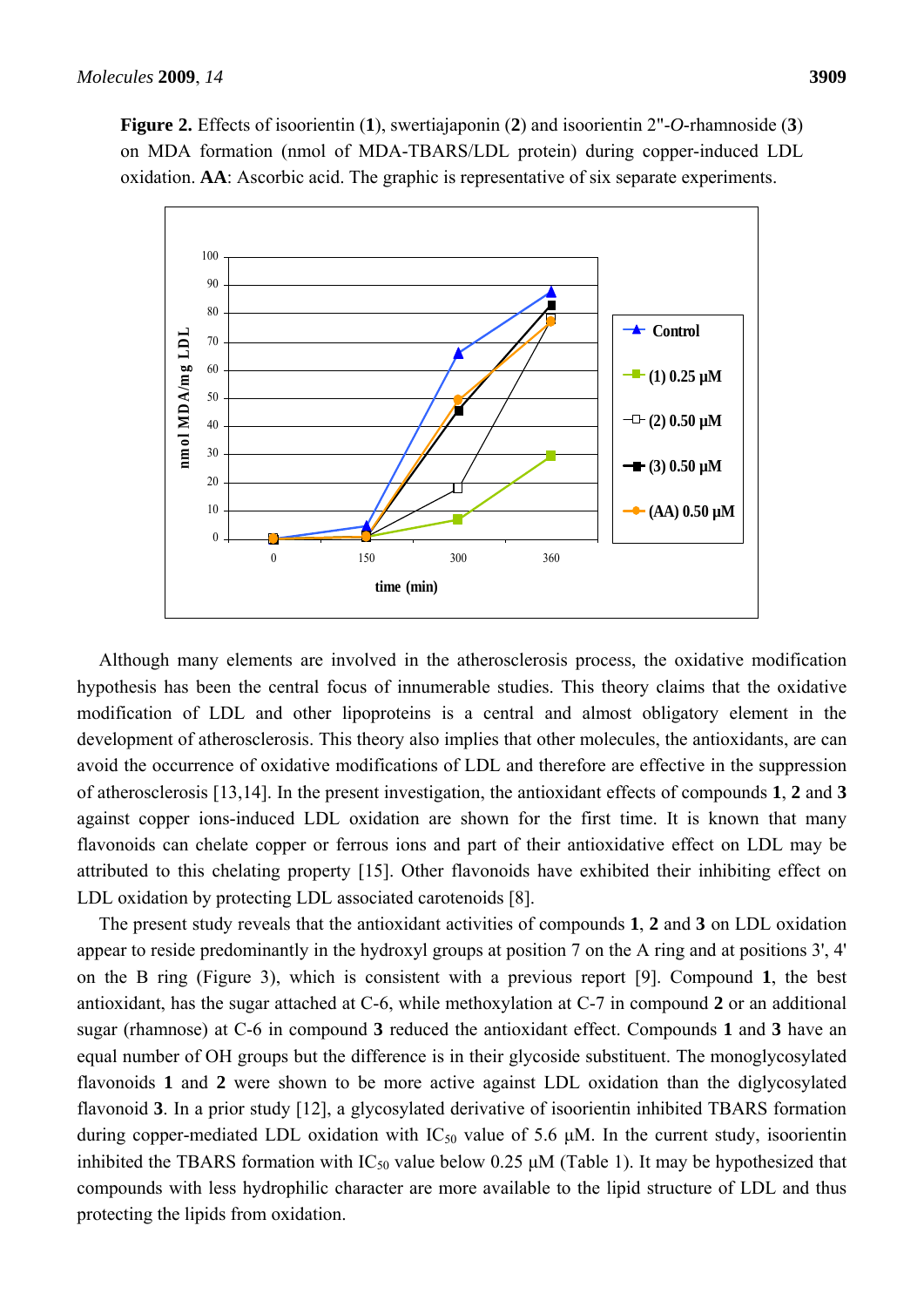

**Figure 3.** Chemical structures of isoorientin (**1**), swertiajaponin (**2**) and isoorientin 2"-*O*rhamnoside (**3**).

It is noteworthy that compounds **1** and **2** displayed a remarkable antioxidant effect at smaller concentrations than those reported by other authors [16]. Most studies indicate that plasma flavonoid concentrations of about 1 μM are obtained following normal intake of foods rich in phenolics. [17]. In the present study a considerable antioxidant effect of isoorientin (**1**) was observed, even at 0.25 μM. This fact is very favorable since exposure to increased levels of flavonoids has been associated to toxic effects [18]. There is little information in the literature on the bioavailability and metabolism of *C*glycosylflavonoids. Most pharmacokinetic studies have been mainly focused on *O*-glycosylflavonoids. In a recent pharmacokinetic study [19], orientin (an isomer of isoorientin) was quickly distributed and eliminated within 90 min after intravenous administration. The tissue distribution results showed that liver, lung and kidney were the major distribution tissues of orientin in rats, and that orientin had difficulty in crossing the blood-brain barrier. It was also found that there was no long-term accumulation of orientin in rat tissues.

In summary, the present study showed favorable effects of isoorientin on LDL oxidative susceptibility. This flavonoid could be a potential candidate to be used as an antiatherogenic agent. Further studies are needed to ascertain the *in vivo* antioxidant effect and to determine the action mechanism of this promising compound. The content of isoorientin should be considered when evaluating the antiatherogenic effect of *C. citratus* and its nutraceutical formulations.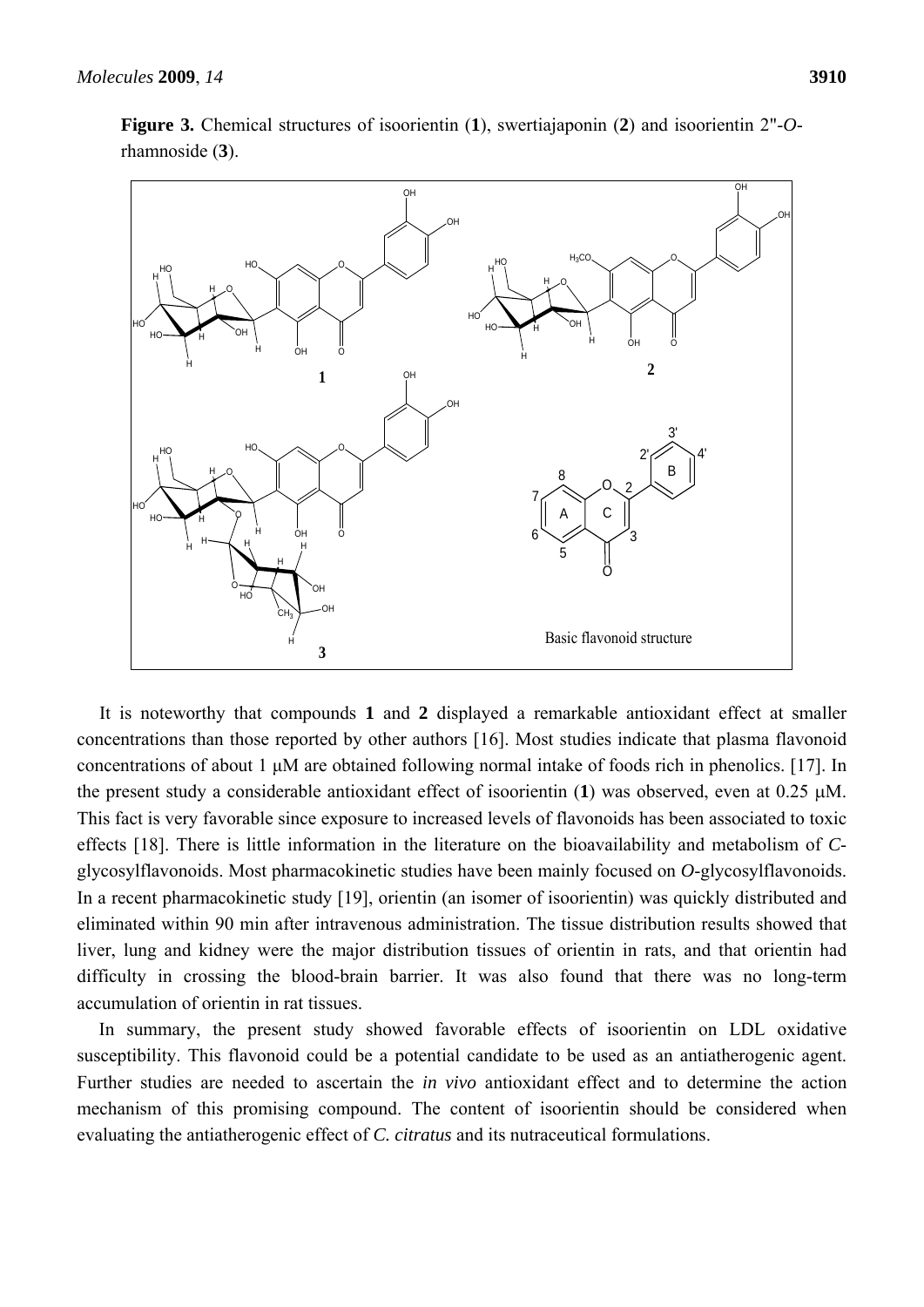### **Experimental**

#### *Flavonoids from C. citratus*

The *C*-glycosylflavonoids isoorientin (**1**), swertiajaponin (**2**) and isoorientin 2"-*O*-rhamnoside (**3**) were previously isolated from *C. citratus* (lemongrass) leaves and their structures were determined using NMR spectroscopy [11].

### *LDL isolation from human plasma*

Peripheral venous blood was collected in tubes containing EDTA (1 mg/mL) and plasma was isolated by centrifugation at 550 X g for 15 min at 20 ºC. The LDL protein was isolated from plasma by differential ultracentrifugation, according to the method of Galle and Wanner [20] and the protein concentration was determined using the Lowry assay [21].

#### *Formation of conjugated dienes*

The degree of LDL oxidation was measured with respect to formation of conjugated dienes by monitoring the change in absorbance at two min intervals at 234 nm using a Genesys 10 UV spectrophotometer [22]. The LDL (30 µg/mL) were incubated with 10 μM cooper sulfate in absence (control) or presence of test compounds in NaCl 0.15 M, for 6 h at 25 ºC. The lag time in the presence or absence of the test compounds was determined to be the intercept of the slopes for the lag and propagation phases and was compared with the control oxidized LDL to determine the percentage of LDL oxidation inhibition. Data were expressed as median  $\pm$  IR (n = 4). Ascorbic acid (AA) was used as a reference antioxidant.

#### *Malondialdehyde content in LDL fraction (MDA-TBARS)*

To evaluate the extent of LDL oxidation, the malondialdehyde (MDA) formed by copper-mediated LDL oxidation was measured as thiobarbituric acid reactive substances (TBARS) [23]. The LDL (80  $\mu$ g) was incubated for six hours at 25°C with CuSO<sub>4</sub> (10  $\mu$ M) and test flavonoids. Following oxidation, 500 µL samples were taken at different times and then incubated for 30 minutes at 90 °C with 1 mL reactive thiobarbituric acid 0.67 g/dL and 1 mL of trichloroacetic acid 50 g/dL. The MDA-TBARS content was measured at 532 nm. Results were expressed as nmol of MDA-TBARS/milligram of LDL protein and as percent inhibition on MDA-TBARS formation relative to control. Data were expressed as mean  $\pm$  SD (n = 6). Ascorbic acid (AA) was used as a reference antioxidant.

#### *Statistical analysis*

To determine whether there was any difference between values of TBARS, a one-way analysis of variance (ANOVA MR) was applied. For conjugated dienes Kruskal-Wallis was applied. The differences between means were determined using Tukey tests for multiple comparisons. Value of  $(p < 0.05)$  was considered to be significant. The Statistical Package SPSS version 15.0 was used to analyze the data.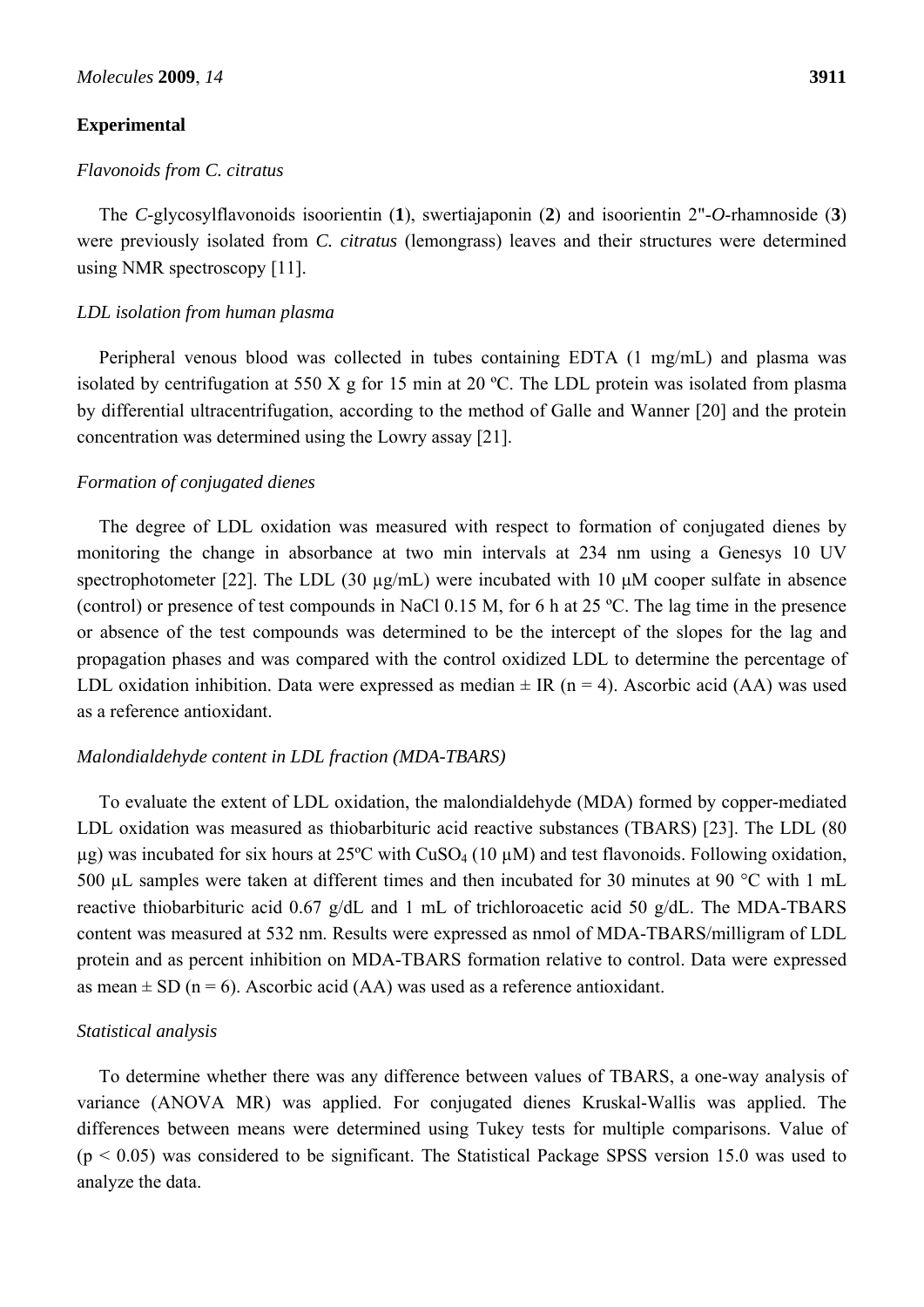## **Acknowledgements**

The authors thank at the Program for Research and Development of Natural Products and Institute of Vegetal Biology and Biotechnology at the Universidad de Talca.

# **References**

- 1. Scheibmeir, H.D.; Christensen, K.; Whitaker, S.H.; Jegaethesan, J.; Clancy, R.; Pierce, J.D. A review of free radicals and antioxidants for critical care nurses. *Intensive Crit. Care Nurs.* **2005**, *21*, 24-28.
- 2. Aviram, M. Flavonoids-rich nutrients with potent antioxidant activity prevent atherosclerosis development: The licorice example. *Int. Congr. Ser.* **2004**, *1252*, 320-327.
- 3. Fuhrman, B.; Volkova, N.; Kaplan, M.; Presser, D.; Attias, J.; Hayek, T.; Aviram, M. Antiatherosclerotic effects of licorice extract supplementation on hypercholesterolemic patients: increased resistance of LDL to atherogenic modifications, reduced plasma lipid levels, and decreased systolic blood pressure. *Nutrition* **2002**, *18*, 268-273.
- 4. Meydani, M. Vitamin E and atherosclerosis: Beyond prevention of LDL oxidation. *J. Nutr.* **2001**, *131*, 366S-368S.
- 5. Lamarche, B.; Tchernof, A.; Moorjani, S.; Cantin, B.; Dagenais, G.R.; Lupien, P.J.; Despres, J.P. Small, dense low-density lipoprotein particles as a predictor of the risk of ischemic heart disease in men. Prospective results from the Quebec Cardiovascular Study. *Circulation* **1997**, *95*, 69-75.
- 6. Ferns, G.A.; Lamb, D.J. What does the lipoprotein oxidation phenomenon mean? *Biochem. Soc. Trans.* **2004**, *32*, 160-163.
- 7. Liu, G.X.; Ou, D.M.; Li, L.X.; Chen, L.X.; Huang, H.L.; Liao, D.F.; Tang, C.S. Probucol inhibits oxidized-low density lipoprotein-induced adhesion of monocytes to endothelial cells *in vitro*. *Acta Pharmacol. Sin.* **2002**, *23*, 516-522.
- 8. Belinky, P.A.; Aviram, M.; Fuhrman, B.; Rosenblat, M.; Vaya, J. The antioxidative effects of the isoflavan glabridin on endogenous constituents of LDL during its oxidation. *Atherosclerosis* **1998**, *137*, 49-61.
- 9. Vaya, J.; Mahmood, S.; Goldblum, A.; Aviram, M.; Volkova, N.; Shaalan, A.; Musa, R.; Tamir, S. Inhibition of LDL oxidation by flavonoids in relation to their structure and calculated enthalpy. *Phytochemistry* **2003**, *62*, 89-99.
- 10. WHO/FAO. *Diet, nutrition, and the prevention of chronic diseases*. World Health Organization: Geneva, Switzerland, 2003.
- 11. Cheel, J.; Theoduloz, C.; Rodriguez, J.; Schmeda-Hirschmann, G. Free radical scavengers and antioxidants from Lemongrass (*Cymbopogon citratus* (DC.) Stapf.). *J. Agric. Food Chem.* **2005**, *53*, 2511-2517.
- 12. Ko, F.N.; Chu, C.C.; Lin, C.N.; Chang, C.C.; Teng, C.M. Isoorientin-6"-*O*-glucoside, a watersoluble antioxidant isolated from *Gentiana arisanensis*. *Biochim. Biophys. Acta* **1998**, *1389*, 81-90.
- 13. Chattopadhyay, A.; Bandyopadhyay, D. Vitamin E in the prevention of ischemic heart disease. *Pharmacol. Rep.* **2006**, *58*, 179-187.